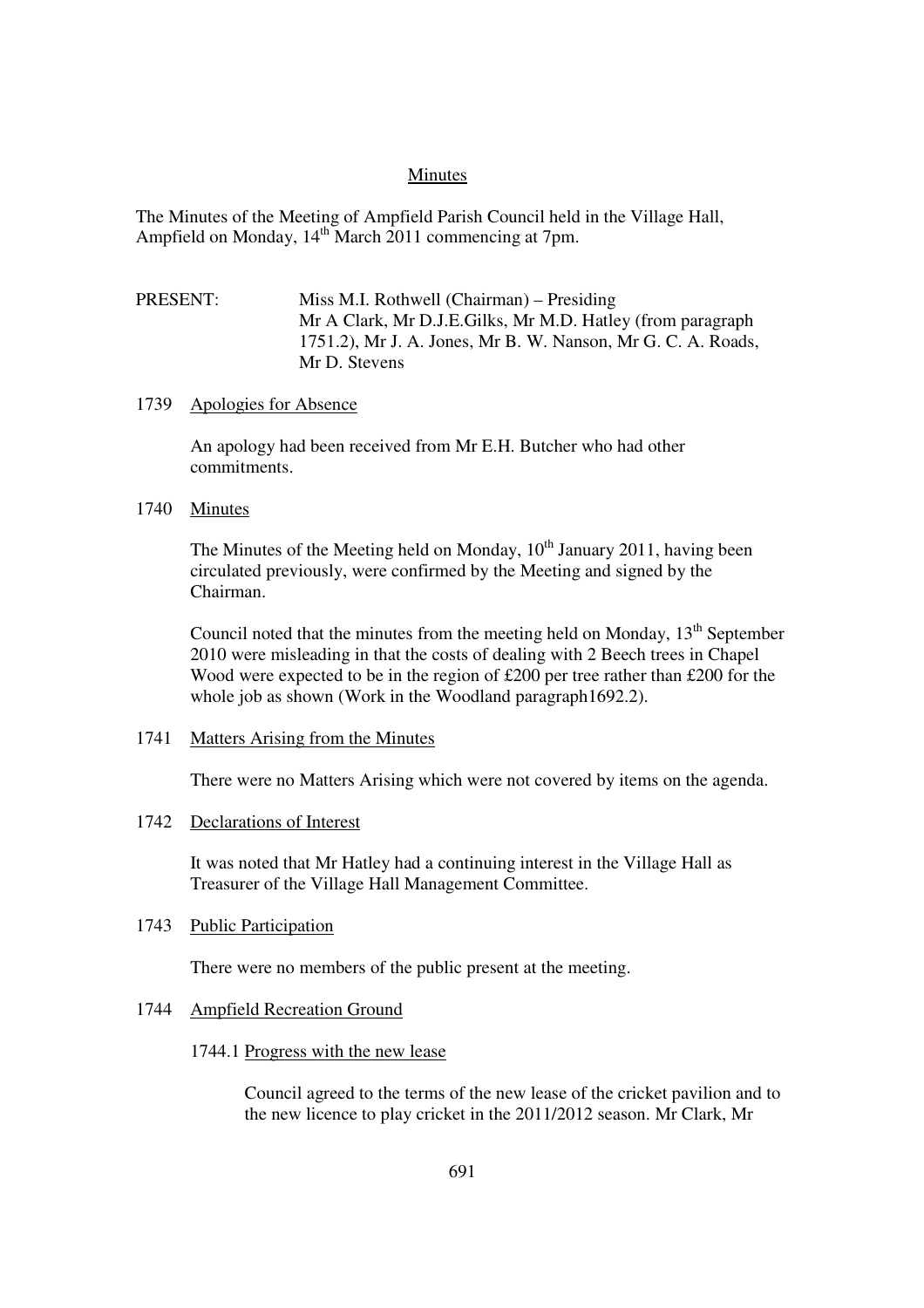Nanson and the Clerk would meet with the Cricket Club later that week when it was hoped that the new terms would be agreed by them. It was agreed that Mr Nanson and the Clerk could agree minor modifications with the Cricket Club.

### 1744.2 Drainage

The drainage project had been going well and it was expected to be finished in the next week. Council was very pleased that Viridor Credits had awarded a grant towards the costs.

### 1744.3 Maintenance

The molecatcher had attended the Recreation Ground yet again as further molehills had arisen. Mr Nanson had met with the Test Valley Borough Council (TVBC) maintenance team supervisor and discussed a programme of feeding and weeding, especially of the plantain that had appeared over much of the ground. Council agreed to renew the ground maintenance contract with TVBC for the coming year. The cutting of the hedge along the A3090 would be included in the new contract at a cost of £95. Digley Associates had reported no major issues arising from their most recent quarterly inspection of the playground.

#### 1744.4 Football Team

Mr Clark, Mr Nanson and the Clerk had a very worthwhile meeting with Football Club. Due to the waterlogged pitch they had not played since November 2010 and had written off the remainder of the season. All financial debts had been paid; an article about the club would be prepared for the Parish Newsletter.

#### 1744.5 Improvements to the pavilion base

Council agreed that Mr Clark should ask the drainage contractor, as a modification to the existing contract, to clear the surface of the area behind the pavilion base, put down some topsoil and seed it. Council authorised the Chairman and Mr Nanson to take forward that and other minor improvements to the area at a modest cost, supplemented by S106 money wherever possible.

#### 1744.6 Cricket Club- Colts Team

The Cricket Club were keen to set up a Colts Team and include young people from Ampfield Primary School. Mr Butcher, Chair of Governors, had raised this with the new Head who would be keen to take it forward when he took up post later in the year.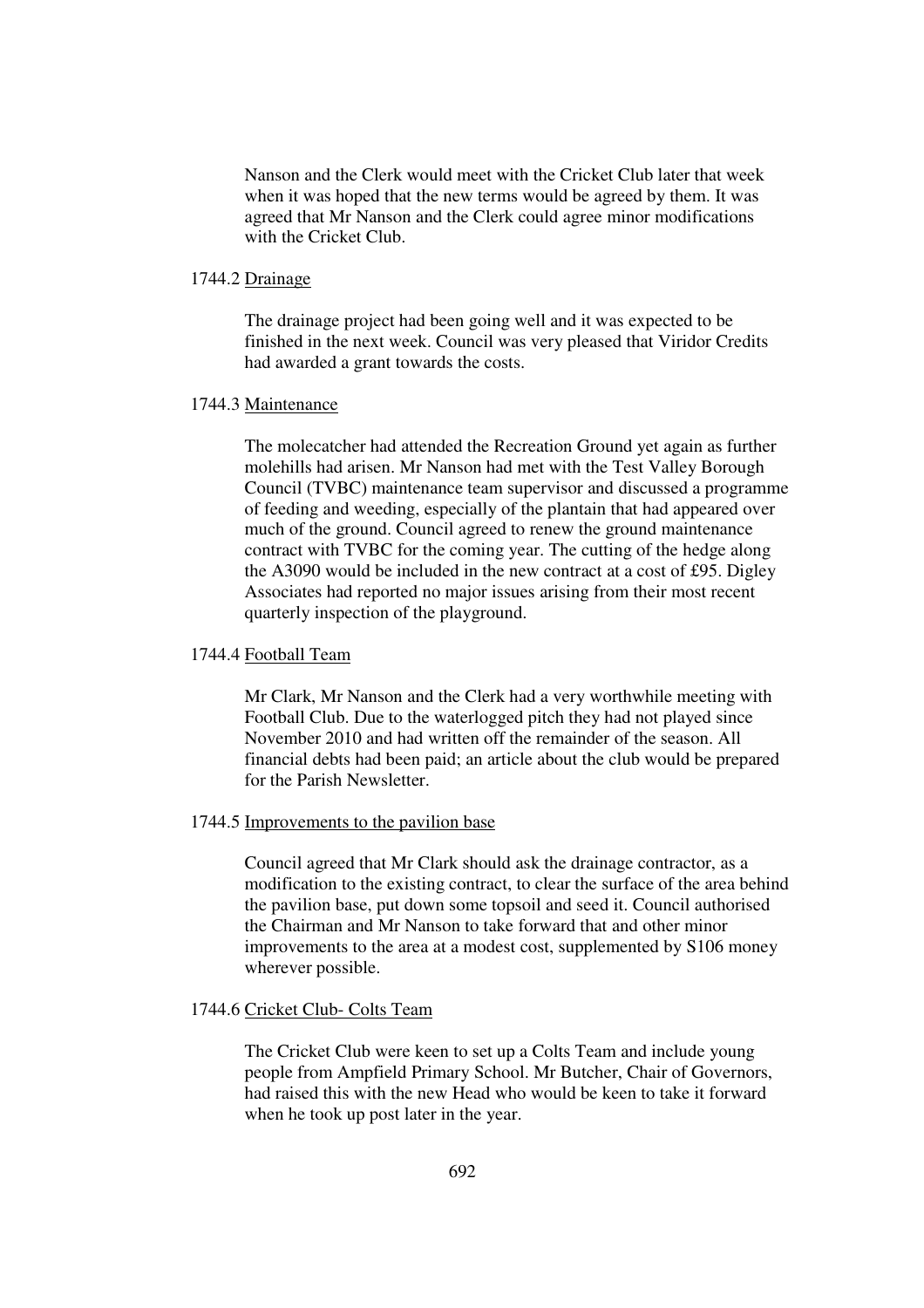### 1745 Assets including the bus shelters, notice boards and computer equipment

Council considered the invitation to tender, prepared by Mr Clark, to repair the ceiling in the bus shelter at Green Pond Lane. It was agreed that the tender should be issued; work was not expected to exceed £300. The cleaning of the roof and interior, and the clearing of surrounding vegetation, would be done by volunteers. It was not thought that the work would impinge on the highway. Council agreed that Mr Clark should take forward the project.

In Mr Hatley's absence there was no progress to report on the installation of a new bus shelter on Baddesley Road nor on the repair to the notice board at Flexford Close (but see paragraph 1754).

Computer equipment used by the Clerk had been replaced; the PC had been performing badly and the monitor had developed an intermittent fault. Council agreed that the items had no residual value and should be disposed of. Mr Jones would first destroy the hard drive.

# 1746 Financial Matters

#### 1746.1 Accounts for payment

It was proposed by Mr Nanson and seconded by Mr Jones, that the following accounts be paid:

| Cheques to be signed at the meeting: | $\pounds$ (inc VAT) |
|--------------------------------------|---------------------|
|                                      |                     |

| <b>TVBC Ground Maintenance Contract</b>               | 1704.59 |
|-------------------------------------------------------|---------|
| Office Expenses - January - March 2011                | 71.15   |
| Ampfield Parochial Church Council- Messenger donation | 60.00   |
| Test Valley Community Services- Dial-a-ride donation  | 200.00  |
| Ampfield Crusaders Cricket Club-IOG membership        | 42.30   |
|                                                       | 2078.04 |
|                                                       |         |

Payments made between meetings

| APCC- re-imbursement of burial fees overpayment | 36.00   |
|-------------------------------------------------|---------|
| P Reynolds-internal audit-April-Dec 2010        | 300.00  |
| Viridor Waste Mgnt- 3rd Party payment           | 2348.70 |
| BTCV-annual subscription                        | 35.00   |
|                                                 | 2719.70 |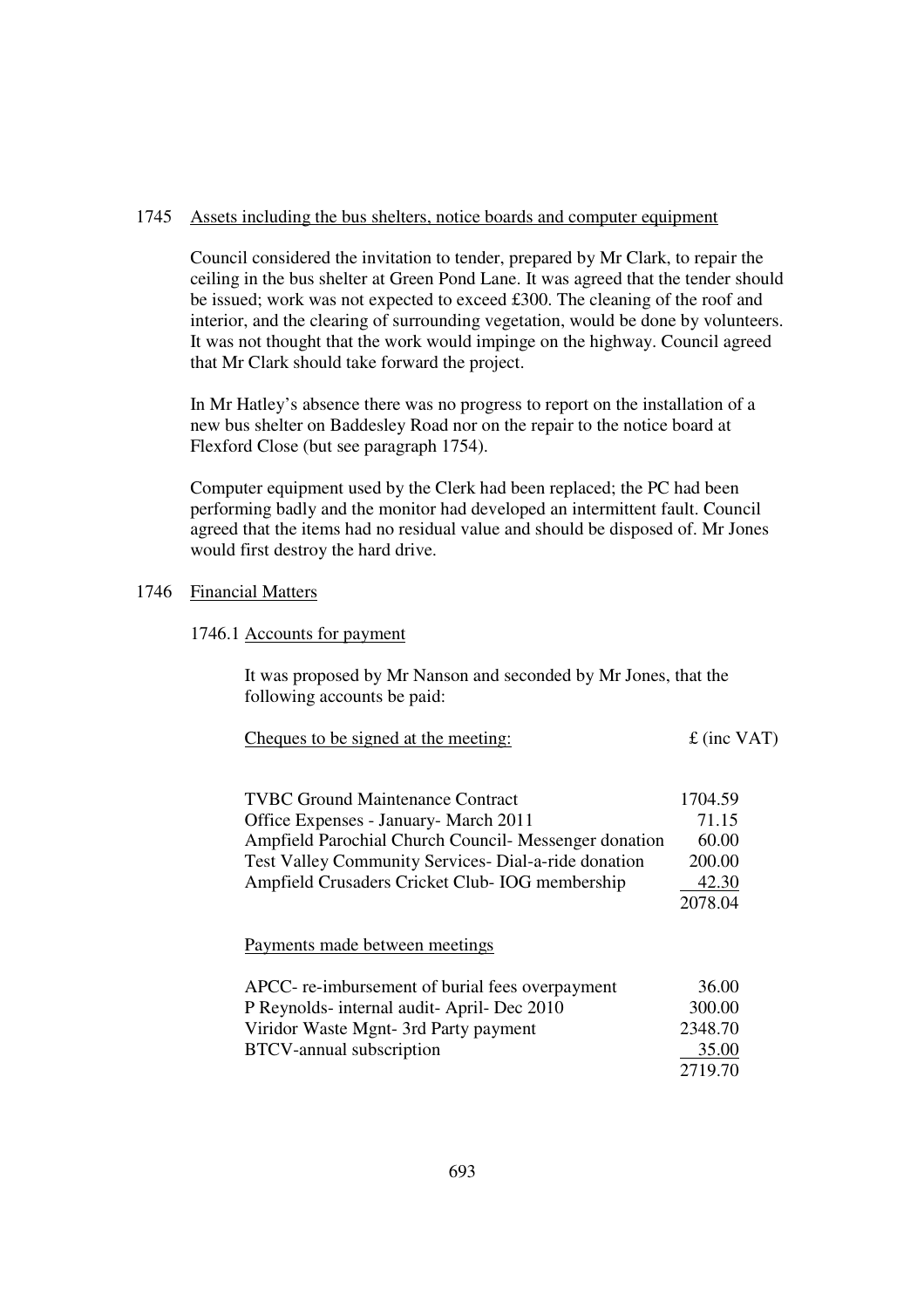# 1746.2 Income

Annual web sponsorship had been due; Hursley EMC, Calculis and HugoFox.com had renewed. Responses were awaited from the remaining 3 sponsors. These payments, together with burial fees, rent from the Cricket Club and payment of fees from the Football Club had produced income of just over £1000 for the period.

### 1746.3 Anticipated Expenditure

Details of anticipated expenditure to the end of the financial year had been circulated. Following the decision to refurbish, rather than demolish, the brick shelter, Council agreed to a reduction in the forecast expenditure for shelters from £750 to £300. Council also agreed an increase in the forecast expenditure for computer upgrades from £250 to £590 to reflect the purchase of the new PC and kit. It was noted that the outcome of any public expenditure cuts would have to be taken into account next year in relation to the donation to Test Valley Community Services.

### 1746.4 Green Space Strategy

Council confirmed the revised version of Ampfield's Rural Green Space Strategy template which had been requested by TVBC. This document listed details of various projects proposed by Council for which funds were being sought. The template would be taken into account when S106 funds were requested. The latest revision included the improvements to the pavilion base and surrounding area. It was agreed that Mr Clark and Mr Nanson would attend a funding seminar organised by the Hampshire Association of Local Councils (HALC) in April.

# 1747 Elections-  $5<sup>th</sup>$  May 2011

The Clerk had attended a session by the TVBC Electoral Services Team which explained changes to procedures for the forthcoming elections and how the referendum was to be organised and results counted. Packs of nomination and consent forms for parish council elections had been provided and had now been distributed to Members.

As part of a review of polling stations, the Electoral Services Officer had requested alternative venues to the Village Hall and to the portakabin off the Hursley Road. Ampfield School and St Mark's Room could provide suitable alternatives and a gazebo could be erected on the Recreation Ground. The portakabin could be moved to the lay-by at the Flexford Road cycle/footbridge or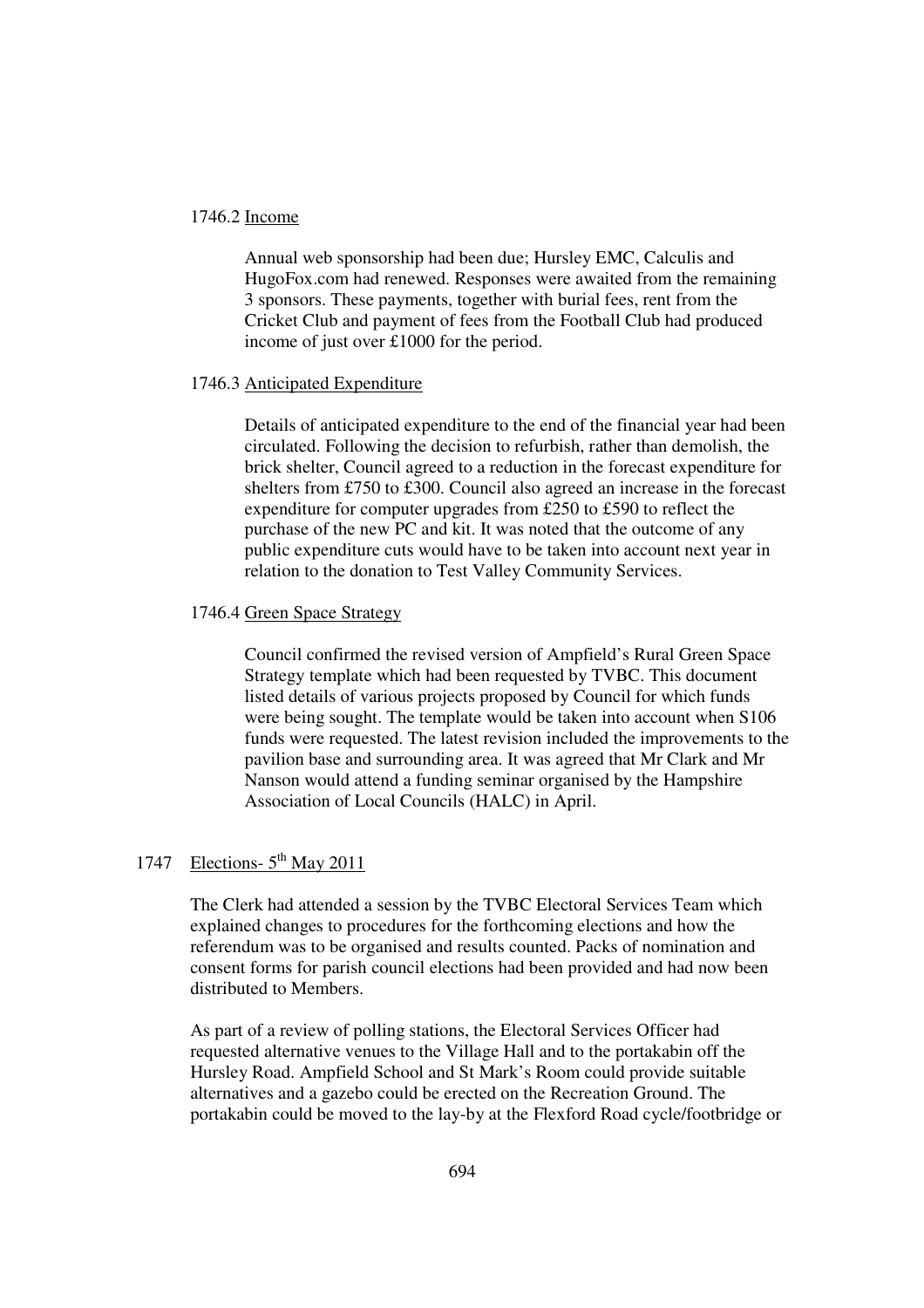to the grass verge on the Hook/Hursley Road junction. The Clerk would respond accordingly to TVBC.

### 1748 Correspondence and Communications

A list of items received on paper and electronically is at Annex A.

1747.1 Requests to publish information

Council had received a request from the Fire Service to encourage owners of thatched properties to request a home visit to improve safety. Hampshire County Council was offering a service to mature drivers to help improve their skills and retain their mobility. As these activities could be helpful to the community, Council agreed to place notices in the annual newsletter which would be distributed to all households in April.

It was noted that a Parishioner had requested planning minutes and related information. These had been supplied by the Clerk.

Other items discussed were included under relevant agenda headings.

### 1749 Reports from Committees and Portfolio Holders

### 1749.1 Planning Committee

The following applications had been commented on after discussion on:

|  | ' 1 January 201. |  |
|--|------------------|--|
|  |                  |  |

| 10/02992/FULLS   | Land adjacent to Ampfield Golf Club |
|------------------|-------------------------------------|
| 10/03033/FULLS   | 28 Straight Mile                    |
| 11/0021/TREES    | The Cottage, Knapp lane             |
| 10/02994/FULLS}  | Ballards Wood, Straight Mile        |
| 10/02996/FULLS}  |                                     |
| 3 February 2011  |                                     |
| 11/00045/TPOS    | Woodside, Hook Crescent             |
| 11/00117/FULLS   | Amberwood, 28 Hook Water Road       |
| 11/00011/FULLS   | 11a Beechwood Crescent              |
| 11/00205/TPOS    | 4 Hook Water Close                  |
| 11/00194/TPOS    | 2 Hook Water Road                   |
| 11/00224/TPOS    | 38 Beechwood Crescent               |
| 22 February 2011 |                                     |
| 11/00011/FULLS   | 11a Beechwood Crescent              |
|                  |                                     |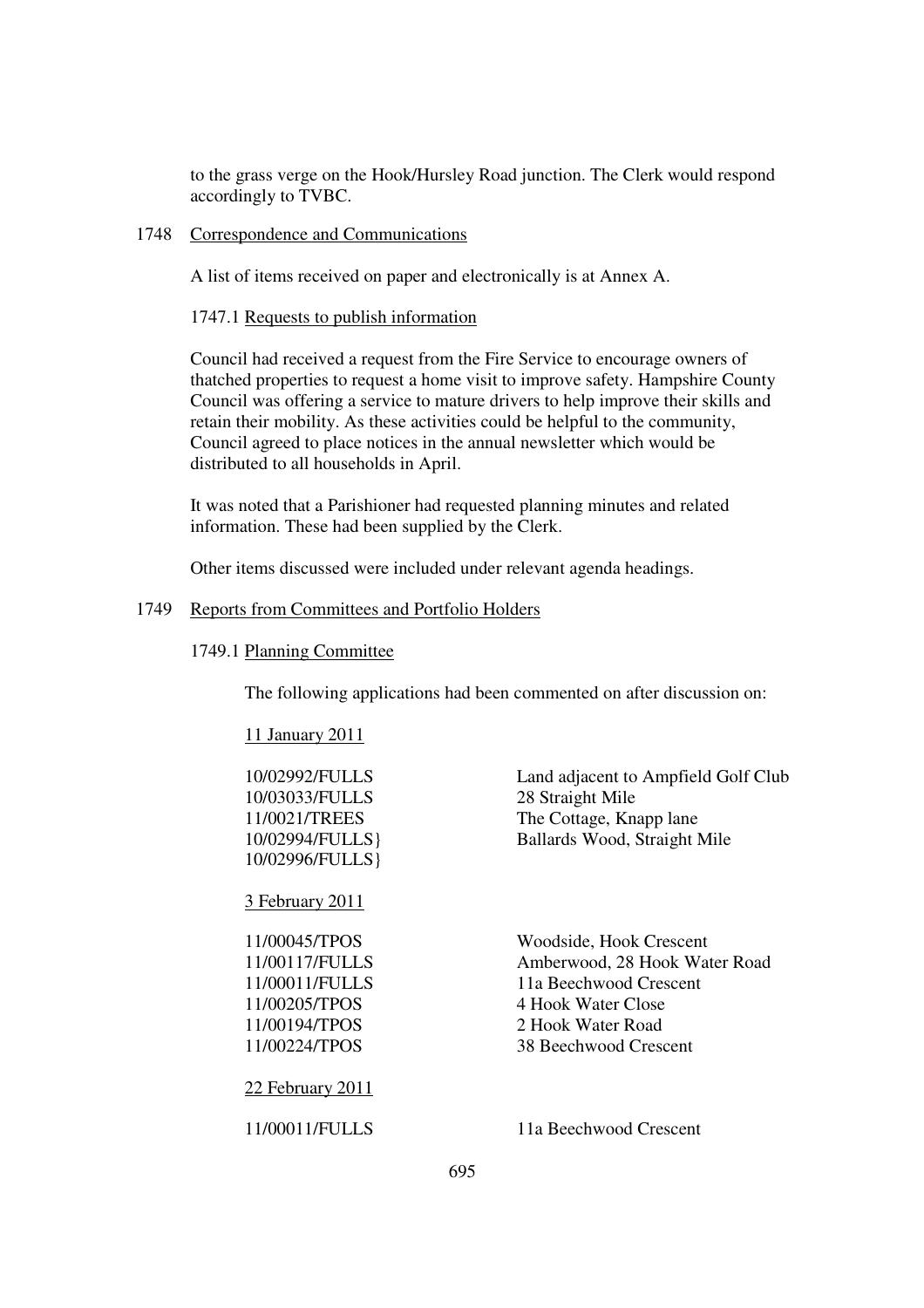#### 11/00370/FULLS 14 Hook Water Road

Council noted the letter from the planning enforcement officer to the owners of Three Trees Caravan site.

#### 1749.1 Footpath Warden

Mr Trotter, the Footpath Warden had received complaints about the muddy state of part of the path from Hook Road through to Beechwood Crescent; he would monitor the situation.

### 1749.2 Test Valley Association of Parish Councils (TVAPC)

Mr Nanson had attended a recent meeting where speakers had brought everyone up to date on changes to the Concessionary Fares Scheme, Police re-organisation, the review of Libraries and TVBC finances.

### 1749.3 Public Transport & Highway Liaison (PT&HL)

It was noted that since the publication of the leaflet on the Concessionary Fares Scheme the daily starting time had been changed from 9.30am to 9.00am

# 1749.4 Village Hall Liaison

It was agreed that Miss Rothwell should continue to be Council's representative on the Village Hall Management Committee.

#### 1749.5 School Governor

It was noted that a new Headteacher had been appointed.

### 1749.6 Environment

 Mr Roads would attend the Green Flag Demonstration Day in Romsey on 31st March 2011.

### 1749.7 Safer Neighbourhood – Local Action Group

Mr Stevens had attended a meeting of the Local Action Group at Lockerley as an observer. Representatives from Braishfield and Timsbury were yet to be identified. The Clerk would make contact with both Parishes.

### 1749.8 Finance Committee

 Hampshire Association of Local Councils Ampfield Countryside Heritage Area (but see para. 1754)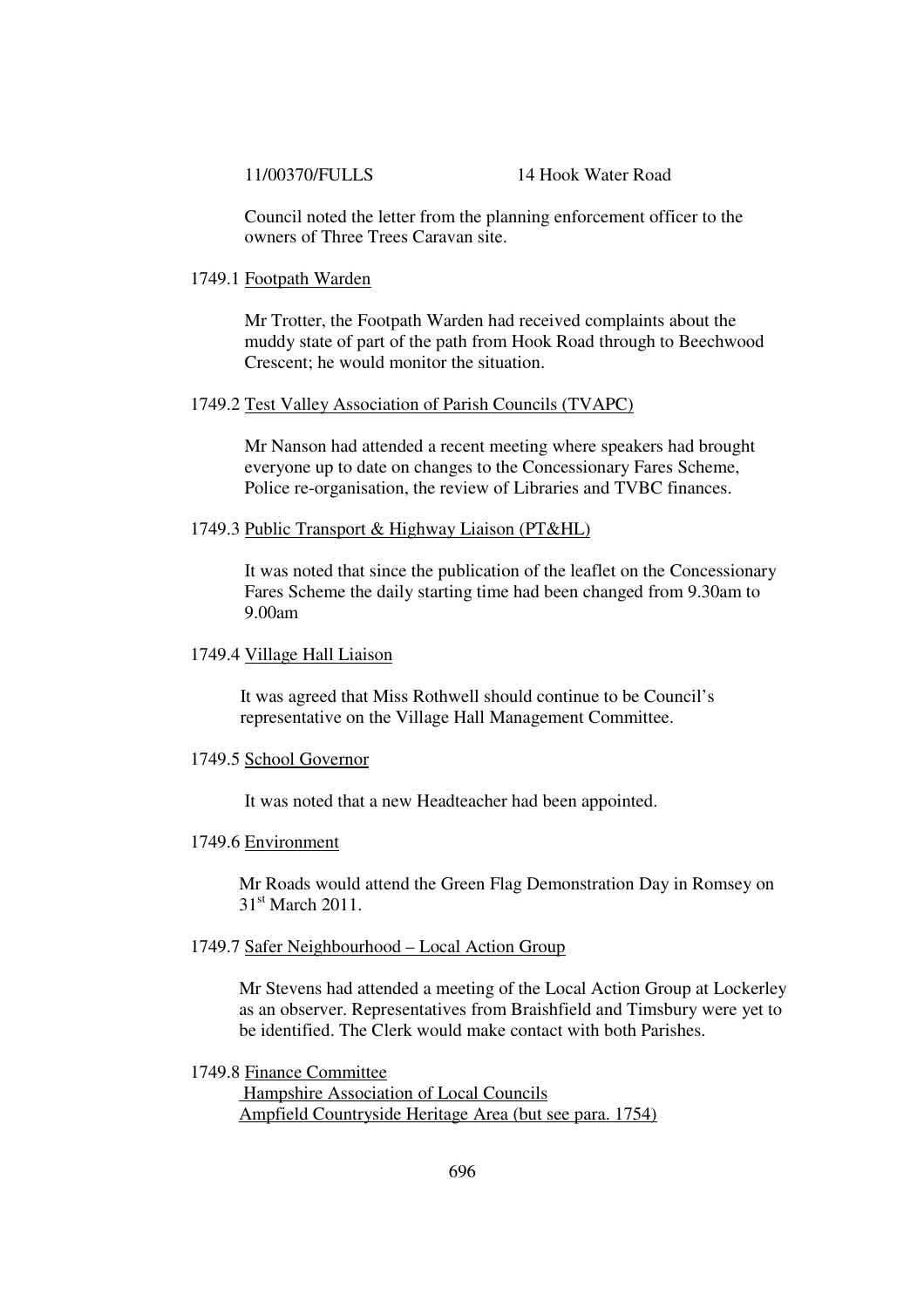Tree Wardens Website There was nothing new to report.

### 1750 Highway Matters

### 1750.1 Re-filling of grit bins

The grit bins had been re-filled ready for the next bout of severe weather. However, the bin at Jermyns Lane/Straight Mile had still not been moved to a better location despite several requests. Mr Clark would continue to pursue this with Highways.

### 1750.2 Ditches in Pound Lane

Mr Harris at Gosport Farm had requested that work be put in hand to stop the overflow of water and mud onto the stretch of Pound Lane near his property as it was a hazard to motorists in bad weather; he had had to help several drivers over the winter who had skidded. Mr Clark had requested that Highways attend to the problem; there had been no progress to date and he would continue to pursue the request.

### 1750.3 Concessionary Fares Scheme

The Scheme would be run by Hampshire County Council from April 2011. Details of changes had been published. Council noted the retention of the facility to use the scheme from 9.00am rather than 9.30 am which was a condition of the national scheme.

### 1751 Chapel Wood

#### 1751.1 Friends of Chapel Wood

Two working parties had been held with a high attendance level. Activities had concentrated on clearing the area to the west and behind the glade to the rear of St Mark's room. The next activities would include the making of rustic seats with timber from the fallen Oak, clearing of bracken and ground preparation for the planting of the box hedge in the Burial Ground.

#### 1751.2 Work in the Woodland

Some very positive feedback had been received from Parishioners now that the Rhododendron had been cleared away opening up the glade area and liberating some specimen trees. A bonfire had been lit at the March working party to deal with the huge pile of arisings left after the clearance and pruning work. All safety precautions had been taken and the fire was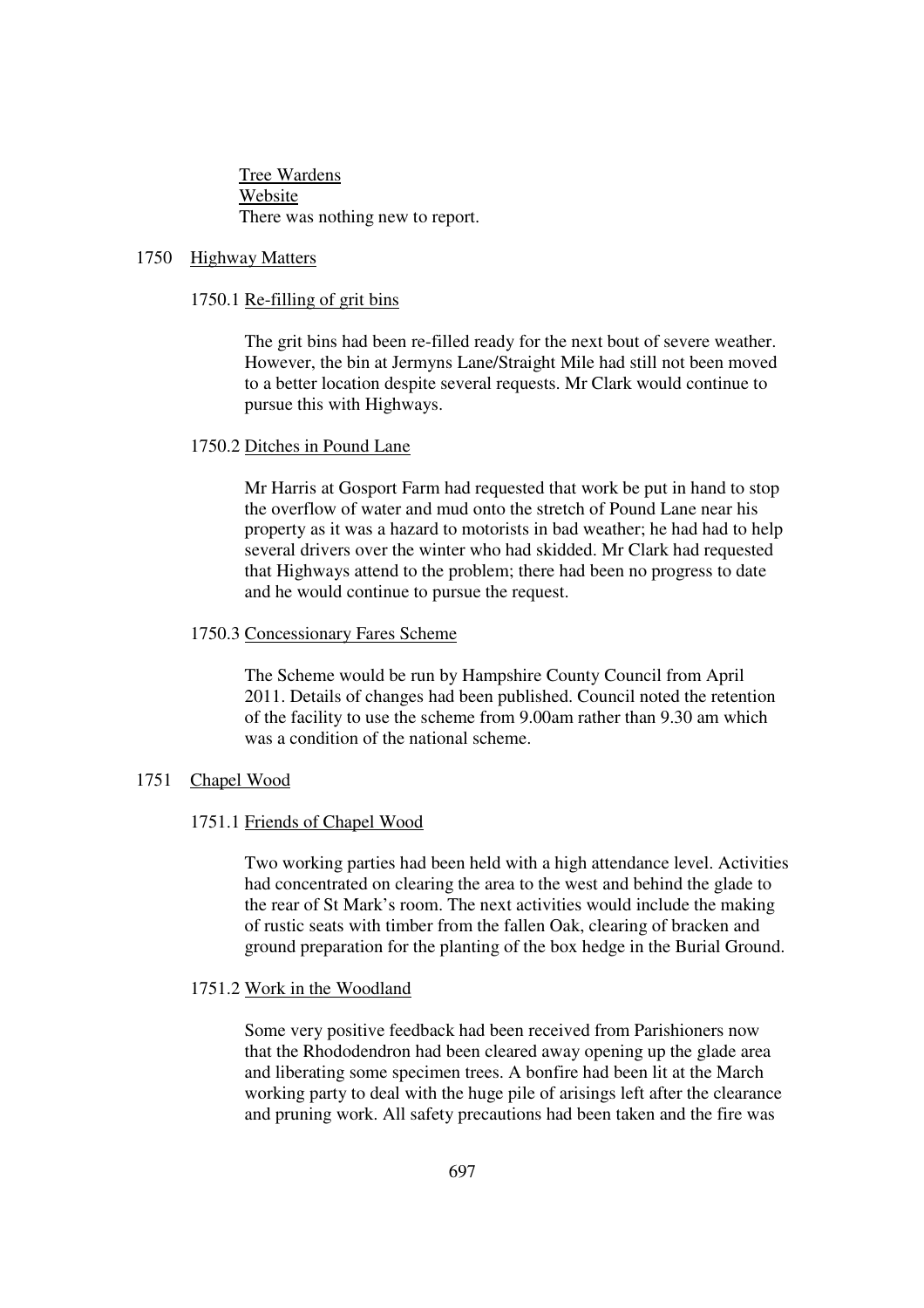put out before departure. Mr Roads reported that the signs pointing the way along the footpaths needed to be improved or replaced. Council agreed that quotes should be sought and applications made for any suitable grants.

A number of issues had been raised following the February monthly health and safety inspection. Council noted that the Silver Birch, which had been leaning on adjacent trees, had been felled on  $10<sup>th</sup>$  March. It was agreed that the Beech, which was leaning at a steep angle and was being supported by 2 other trees, should be removed. As there was not thought to be any immediate danger from the tree, the tree contractor would be asked to fell it when next on site.

(**Afternote:** on further inspection it was decided to remove the Beech as soon as practicable.)

The branch of an Oak, which was on the boundary of the Woodland, had split and could fall on a section of the footpath; this could cause a hazard. It was agreed that Mr Roads would ask the Forestry Commission to remove the branch. It was noted that there was some old tree roots lying around the Woodland floor. It was usual to find old stumps in natural woodland but Mr Roads and Mr Clark would review the situation and identify if any action was needed. No stumps were lying on the footpaths.

# 1751.3 Burial Ground

The protective wire frame for the yew hedge was now in place. The frame helped to delineate that part of the Burial Ground and a number of positive comments had been received. The next stage would be the preparation of the ground for the planting of the box hedge later in the year which would include digging trenches and refilling with compost. It was agreed that up to £250 could be spent on soil improver and other related items.

Mr Roads and the Clerk had reviewed the Burial Ground Management Agreement and the Code of Practice with the Revd. Gilks. The agreements had been working well and there were few proposed changes. The Clerk was reviewing some aspects of eligibility for burial but, in the meantime, Council agreed to the minor changes proposed.

#### 1752 Diamond Jubilee Celebrations

The Chairman had spoken to the Parochial Church Council but they had not yet considered plans for the Diamond Jubilee. It was not certain where the Church Fete might be held in 2012 but it was thought that it would be difficult to follow it with a street party. Ampfield Cricket Club would be willing to consider holding a cricket match and a hog roast on the Recreation Ground. It was agreed that the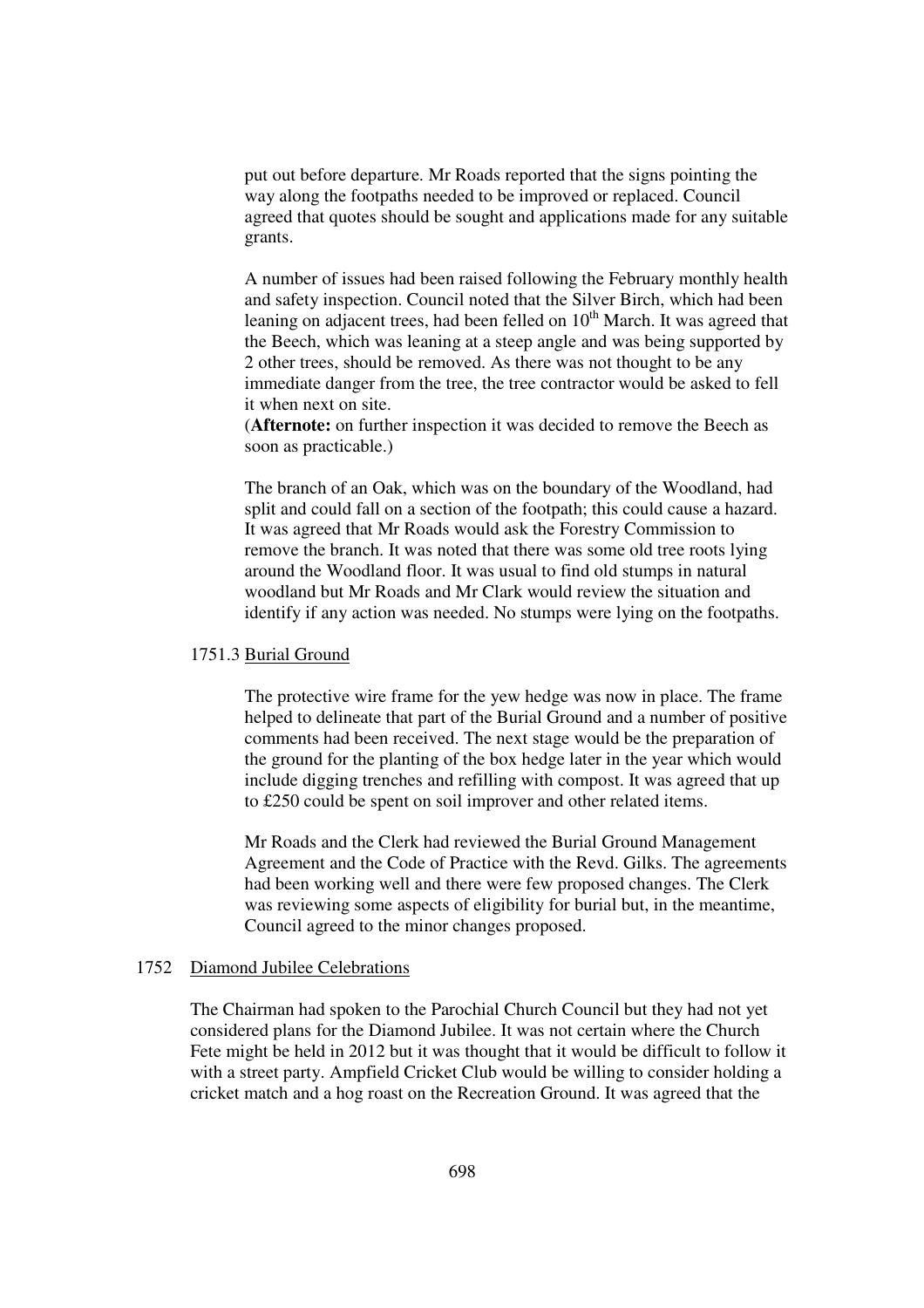Chairman would include reference to the Diamond Jubilee celebrations, and seek ideas and volunteers, in the annual newsletter.

# 1753 Parish Assembly 2011

The Parish Assembly was to be held on Monday, 9th May 2011. The deadline for the annual newsletter was approaching and everyone was encouraged to complete their articles as soon as possible.

# 1754 Test Valley Borough Council (TVBC)

Mr Hatley advised that a new section of plastic for the door of the notice board at Flexford Close had been ordered. He would collect the item and there would be no charge to the Parish. Members of TVBC Planning Enforcement Team were being active in the developments at Three Trees Caravan site at the bottom of Ampfield Hill (see also para. 1749.1). The situation would continue to be closely monitored. Everyone was encouraged to report any suspect activity. The community tip at Bunny Lane would close shortly for 8 weeks; it had failed a health & safety check. The nearest local tips were at Winchester and Eastleigh.

Mr Hatley confirmed that S106 developer funds could be re-allocated to a different category/project if there was a need and if they had the co-operation of the developer concerned. It was noted that the new shelter to be positioned on Baddesley Road would be funded by developer contributions from the Brendencare Nursing Home. It had been intended that the footpath outside the Yellow Dot Nursery would be laid with tarmac but, after local objections that this was too urban a material, the path would now be gravel. It was noted that there would be no charge made on requests for road closures for street parties to celebrate the Royal Wedding.

As part of the Ampfield Countryside Heritage Area programme a talk on ponds was being arranged for the spring.

### 1755 Date of the Next Meeting

It was noted that the next meeting of the Council, which would be the Annual Meeting, would be held at 7.00pm on Monday,  $16^{th}$  May 2011. The Parish Assembly would be held at 7.30pm on Monday,  $9<sup>th</sup>$  May 2011. Both meetings would be in the Village Hall, Ampfield.

# 1756 Closure

The meeting closed at 9.25pm.